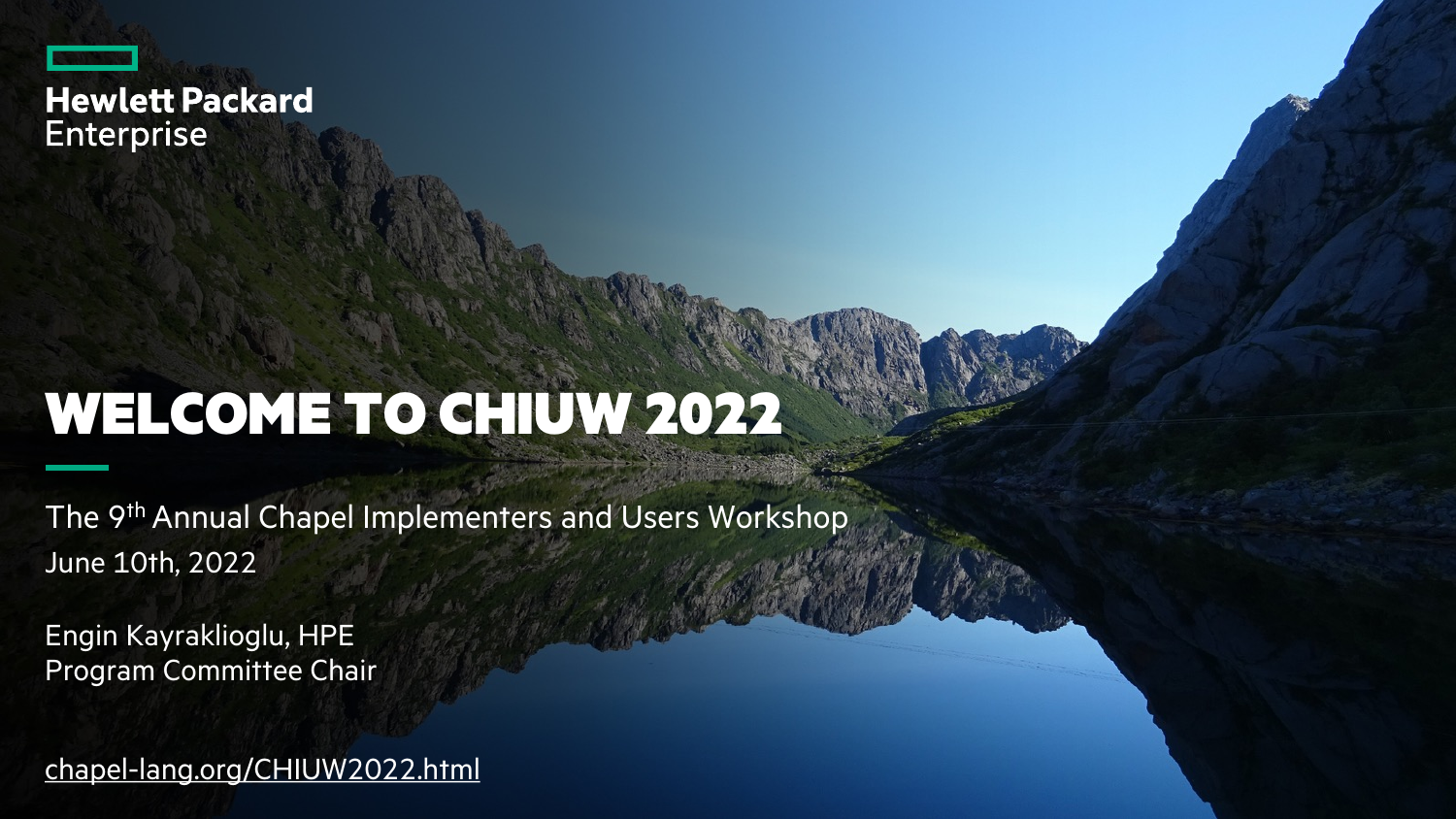## WHAT IS CHIUW?

- **Ch**apel **I**mplementers and **U**sers **W**orkshop
	- general information on Chapel
	- recent developments in the language
	- uses of Chapel in different applications
	- implementation/optimization of Chapel
	- …
- First instance of CHIUW was in 2014
	- Historically held in conjunction with IPDPS/PLDI
	- 2020: Still part of IPDPS, but virtual due to covid
	- 2021, 2022: Independent and virtual

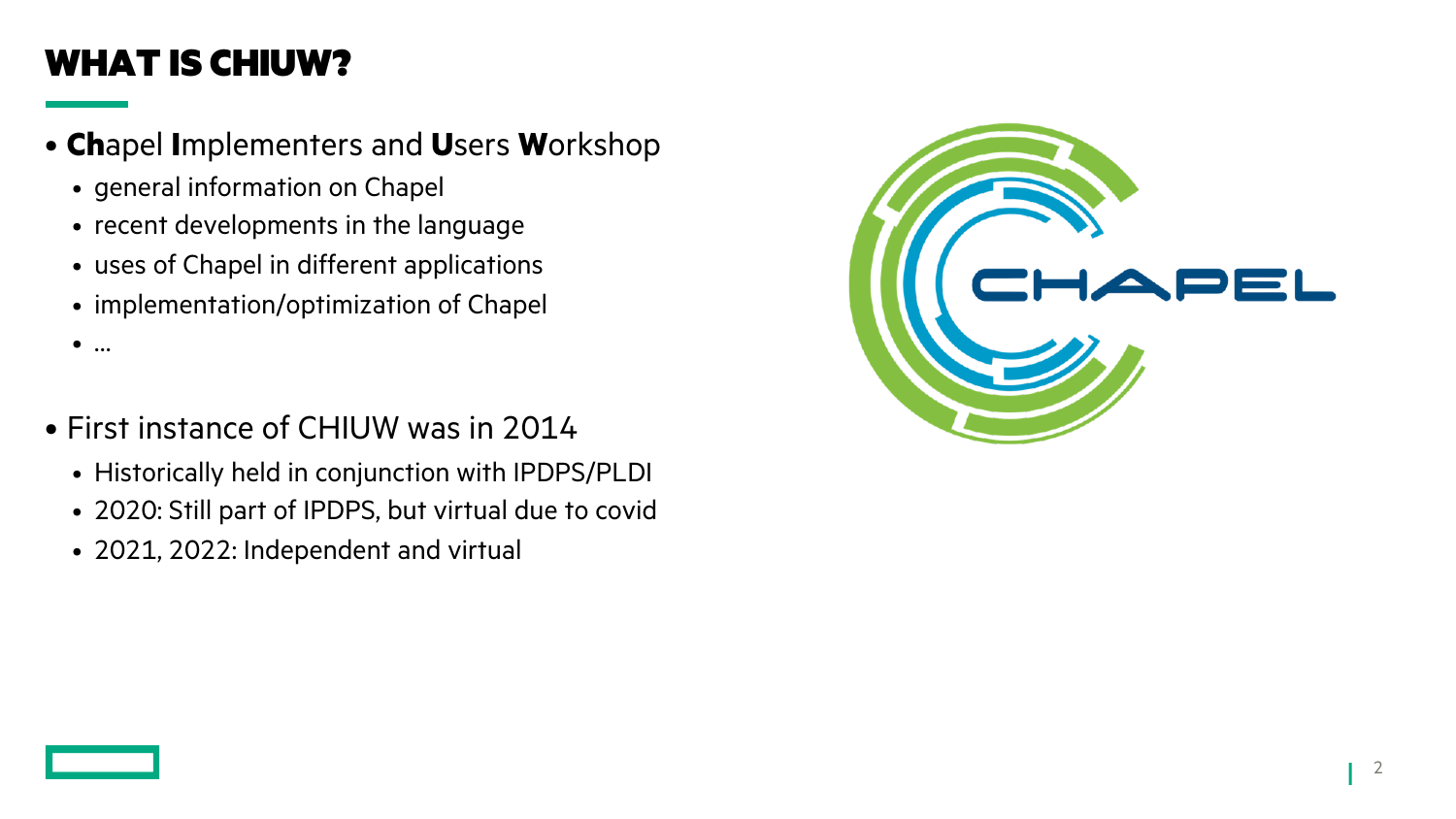# CHIUW 2022 AT A GLANCE

- CHIUW 2022 features 13 submitted talks
	- 10 talks are ~15 minutes + Q&A
	- 3 talks are ~10 minutes + Q&A
- The authors span
	- 13 organizations
	- 7 countries
	- 7 time zones
- Some talks are pre-recorded, some are live
	- All presenters will be available for a live Q&A after the talk
	- Submissions, talk slides, and pre-recorded talks will be available at CHIU https://chapel-lang.org/CHIUW2022.html

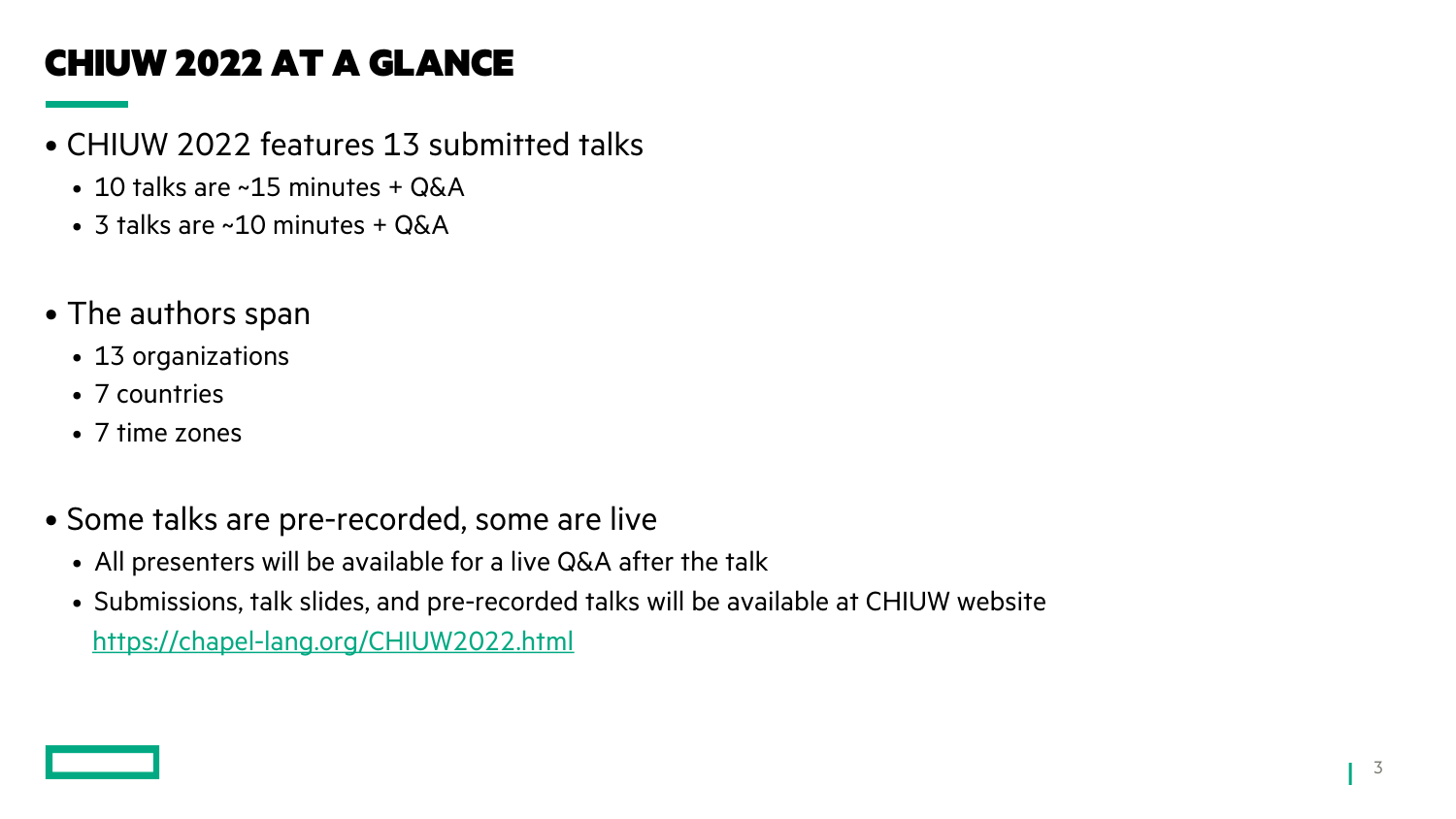#### ORGANIZING COMMITTEE

#### **General Chair**

Michelle Strout, *HPE*

#### **Steering Committee**

Brad Chamberlain, *HPE* Mike Merrill, *U.S. DOD* Nikhil Padmanabhan, *Yale University* Didem Unat, *Koc University*

#### **Program Committee**

Engin Kayraklioglu (chair), *HPE* Josh Milthorpe (co-chair), *Oak Ridge National Laboratory* Simon Bourgault-Côté, *Polytechnique Montreal* Jason DeVinney, *Center for Computing Sciences* Jim Dinan, *NVIDIA* Paul Hargrove, *Lawrence Berkeley National Laboratory* Akihiro Hayashi, *Georgia Tech* Cathie Olschanowsky, *Boise State University* Matthieu Parenteau, *Bombardier Inc.* Mark Raugas, *Pacific Northwest National Laboratory* Andy Stone, *HPE*

David Wonnacott, *Haverford College*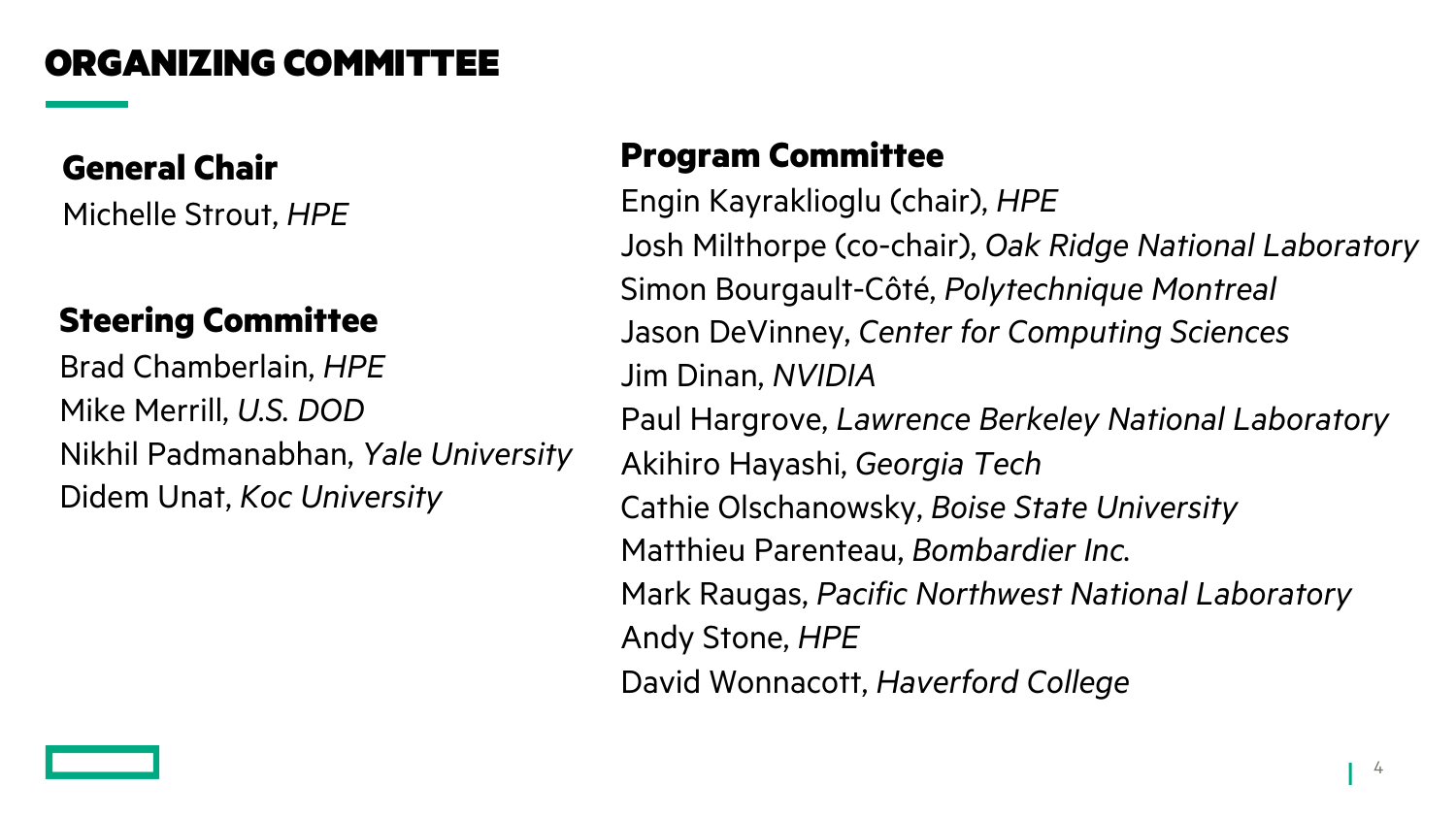#### AGENDA

| <b>PDT</b> | <b>EDT</b> | <b>UTC</b> | <b>Event</b>                         |
|------------|------------|------------|--------------------------------------|
| 8:20       | 11:20      | 3:20       | State of the Project: Brad Chamb     |
| 8:50       | 11:50      | 3:50       | <b>Talk Session: Applications 1</b>  |
| 10:05      | 1:05       | 5:05       | Talk Session: Portability 1          |
| 11:00      | 2:00       | 6:00       | Keynote: Hal Finkel, U.S. Departn    |
| 12:15      | 3:15       | 7:15       | <b>Talk Session: Portability 2</b>   |
| 1:10       | 4:10       | 8:10       | Talk Session: Implementation and     |
| 2:20       | 5:20       | 9:20       | <b>Talk Session: Applications 2</b>  |
| 3:15       | 6:15       | 10:15      | <b>Community Session: Coding Day</b> |

Full schedule: https://chapel-lang.org/CH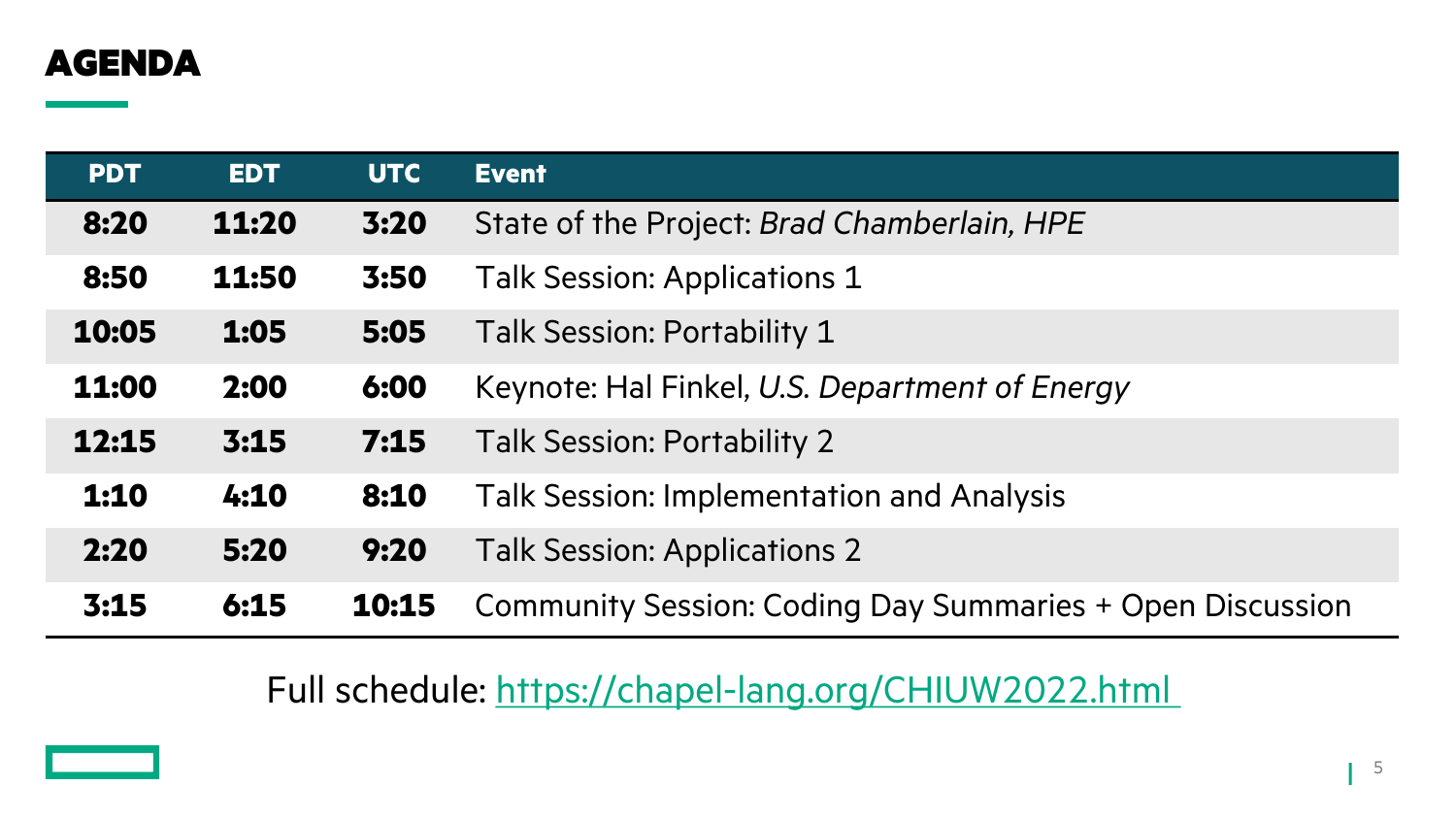#### KEYNOTE

## **Community Research Priorities for Next-Generation Scientific Computing**

Hal Finkel, *U.S. Department of Energy*

In this talk, I'll review **recent work on programming systems** sponsored by the U.S. Department of Energy's Advanced Scientific Computing Research program and **community research priorities** for hardware/software codesign, scientific machine learning, data management, cybersecurity and privacy, and software development. **Future work on programming systems**  is expected to have an impact on, and be impacted by, progress in these important areas. I will highlight specific aspects of the identified research directions that directly relate to programming systems. Finally, I will discuss recent community input on **software sustainability for scientific and highperformance computing** and highlight some of the requirements for future programming systems that input might imply.



| <b>PDT</b> | EDT  | <b>UTC</b> |
|------------|------|------------|
| 11:00      | 2:00 | 6:00       |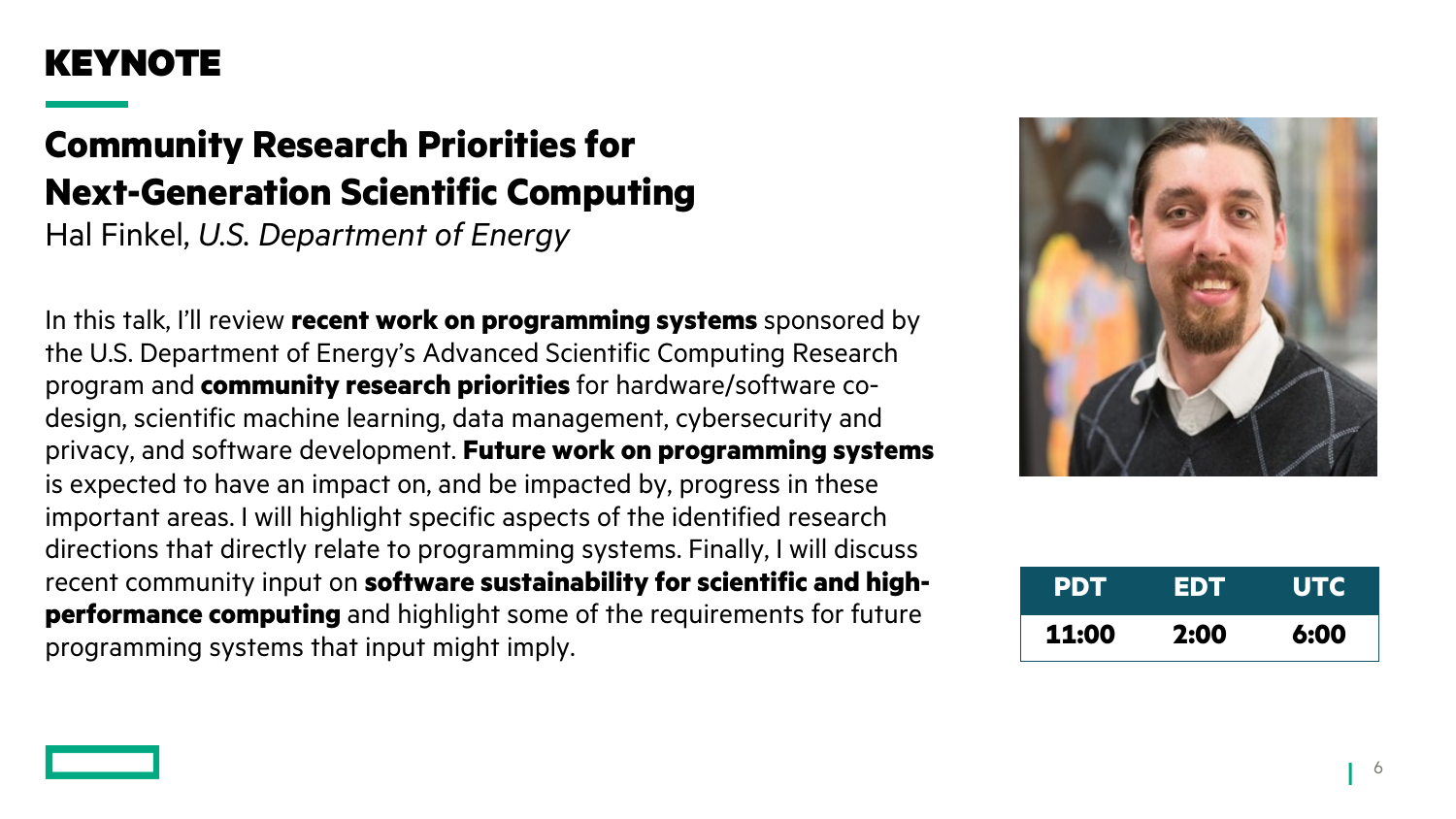# UPDATES FROM THE CODING DAY

- We held the first virtual CHIUW Coding Day yesterday (June 9<sup>th</sup>)
	- Chapel users and enthusiasts worked with developers in a peer-programming setting
	- Participants will give updates towards the end of the day

- Luca Ferranti, *University of Vaasa, Finland*
- Josh Milthorpe and Brett Eiffert, *Oak Ridge National Laboratory, US*
- Nikhil Padmanabhan, *Yale University, US*
- Luis Rolando Gonzalez, *HPE, US*
- Thomas Rolinger, *University of Maryland, US*
- Tom Westerhout, *Radboud University, Netherlands*

#### **Helpers**

- Michael Ferguson
- Ben Harshbarger
- Engin Kayraklioglu
- David Longnecker
- Ben McDonald
- Mike Merrill

| • Participants will give updates fowards the end of the day | <b>PDT EDT</b> |      | <b>UTC</b> |
|-------------------------------------------------------------|----------------|------|------------|
| Participants                                                | 3:15           | 6:15 | 10:15      |

- Elliot Ronaghan
- Andy Stone
- Michelle Strout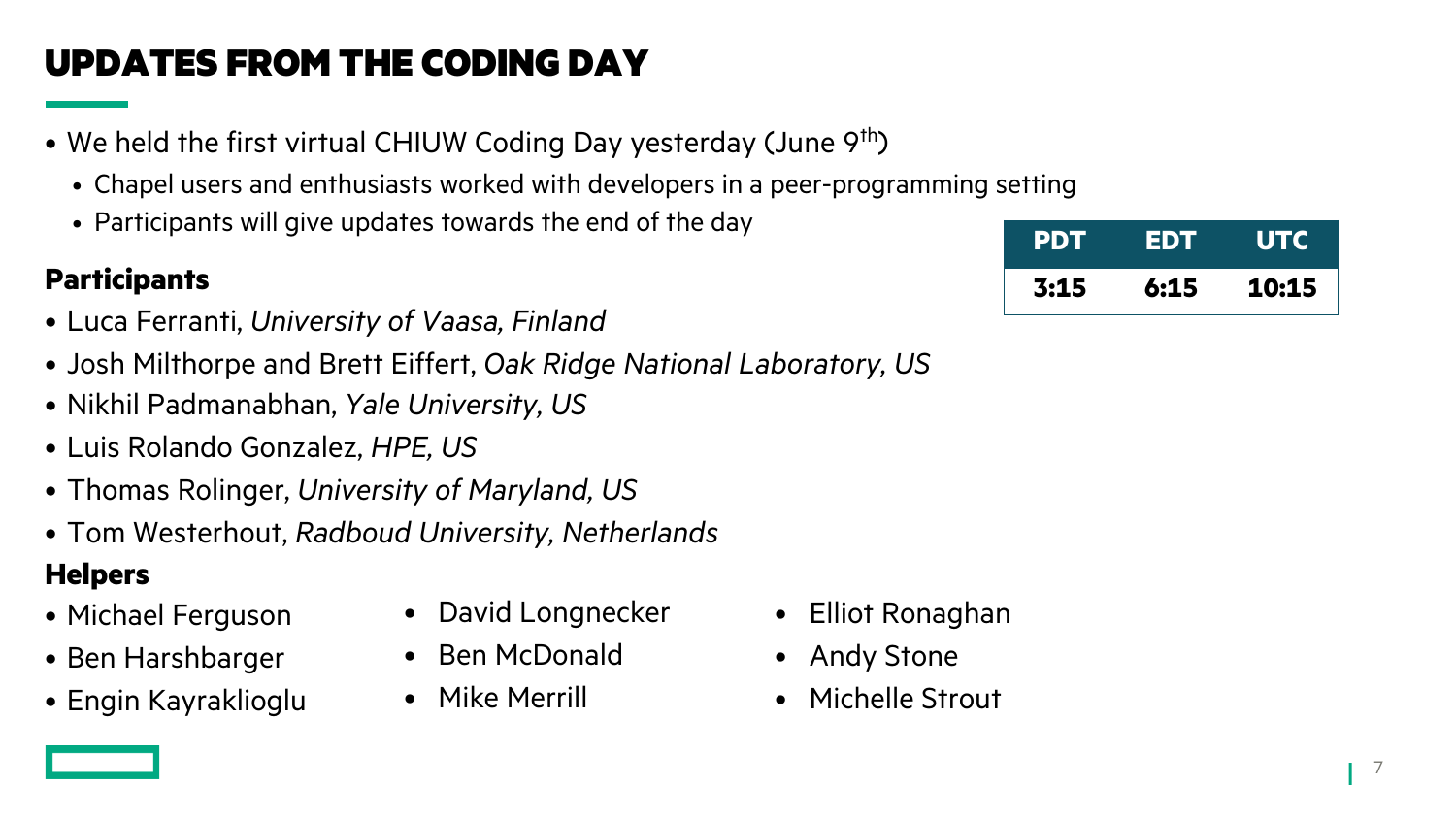# CODING DAY SUMMARIES



- We held the first virtual CHIUW Coding Day yesterday (June 9<sup>th</sup>)
	- Chapel users and enthusiasts worked with developers in a peer-programming setting
	- Participants will give updates towards the end of the day

#### **Participants**

- Luca Ferranti, *University of Vaasa, Finland* (w/ Michelle, Brad, Jeremiah)
- Luis Rolando Gonzalez, *HPE* (w/ Ben McD, Elliot)
- Josh Milthorpe and Brett Eiffert, *Oak Ridge National Laboratory, US* (w/ Engin, Andy)
- Tom Westerhout, *Radboud University, Netherlands* (w/ Engin, Ben H)
- Thomas Rolinger, *University of Maryland, US (*w/ Michael)
- Nikhil Padmanabhan, *Yale University, US* (w/ DavidL + …?)

#### **Thereafter:** open community discussion about… whatever you like

• will start recorded, and then turn off recording at some point

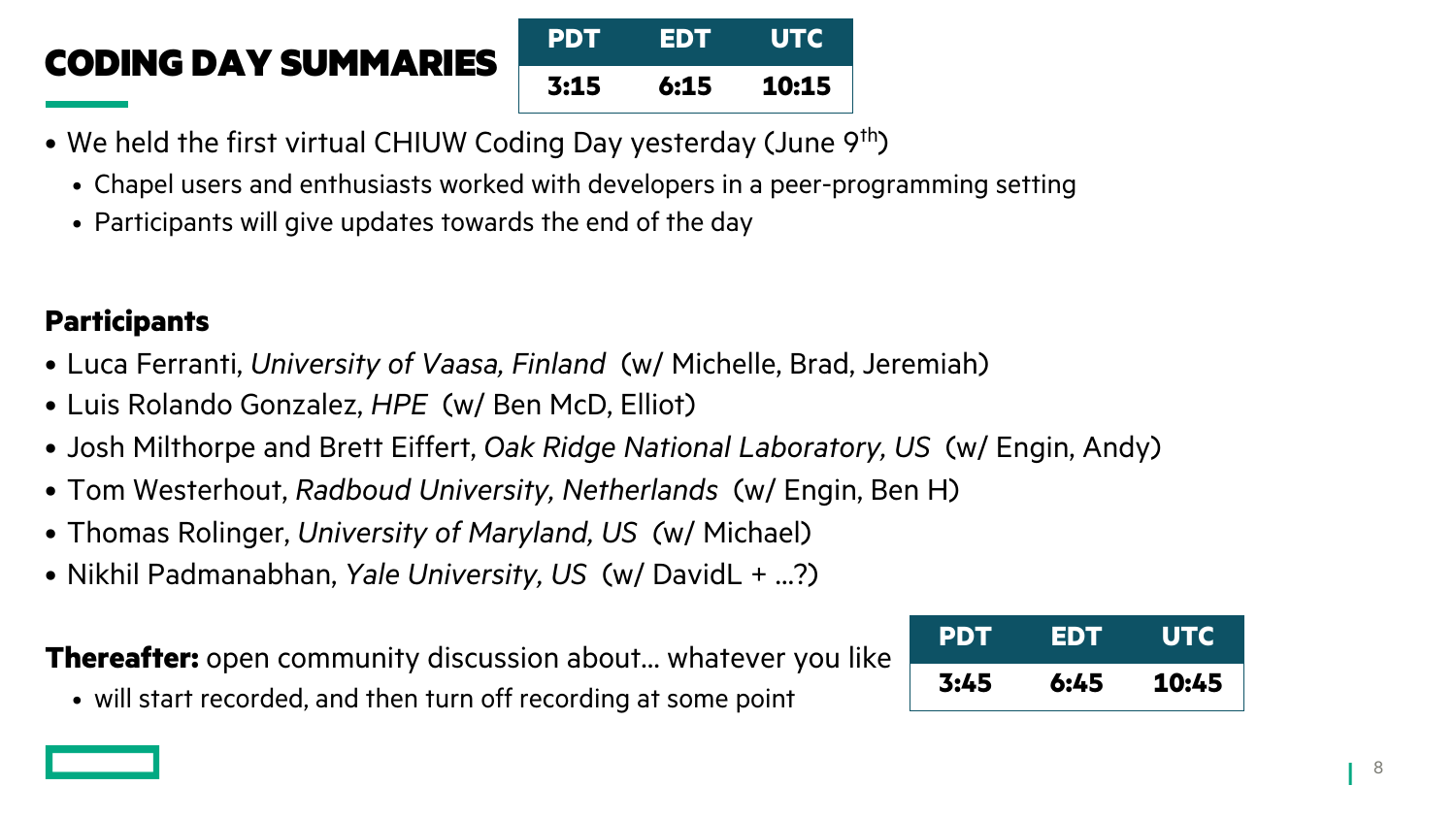# LOGISTICS

- We will use Zoom for Q&A and all interactions
- If you have a question for a speaker:
	- Option 1:
		- –Raise your hand anytime,
		- –Wait for the session chair to give you the floor during Q&A,
		- –Unmute and ask
	- Option 2:
		- –Type your question in the Zoom chat, sending it to "Everyone"
		- –The session chair will relay your question to the speaker during Q&A
- Feel free to unmute yourself during breaks to start a conversation!